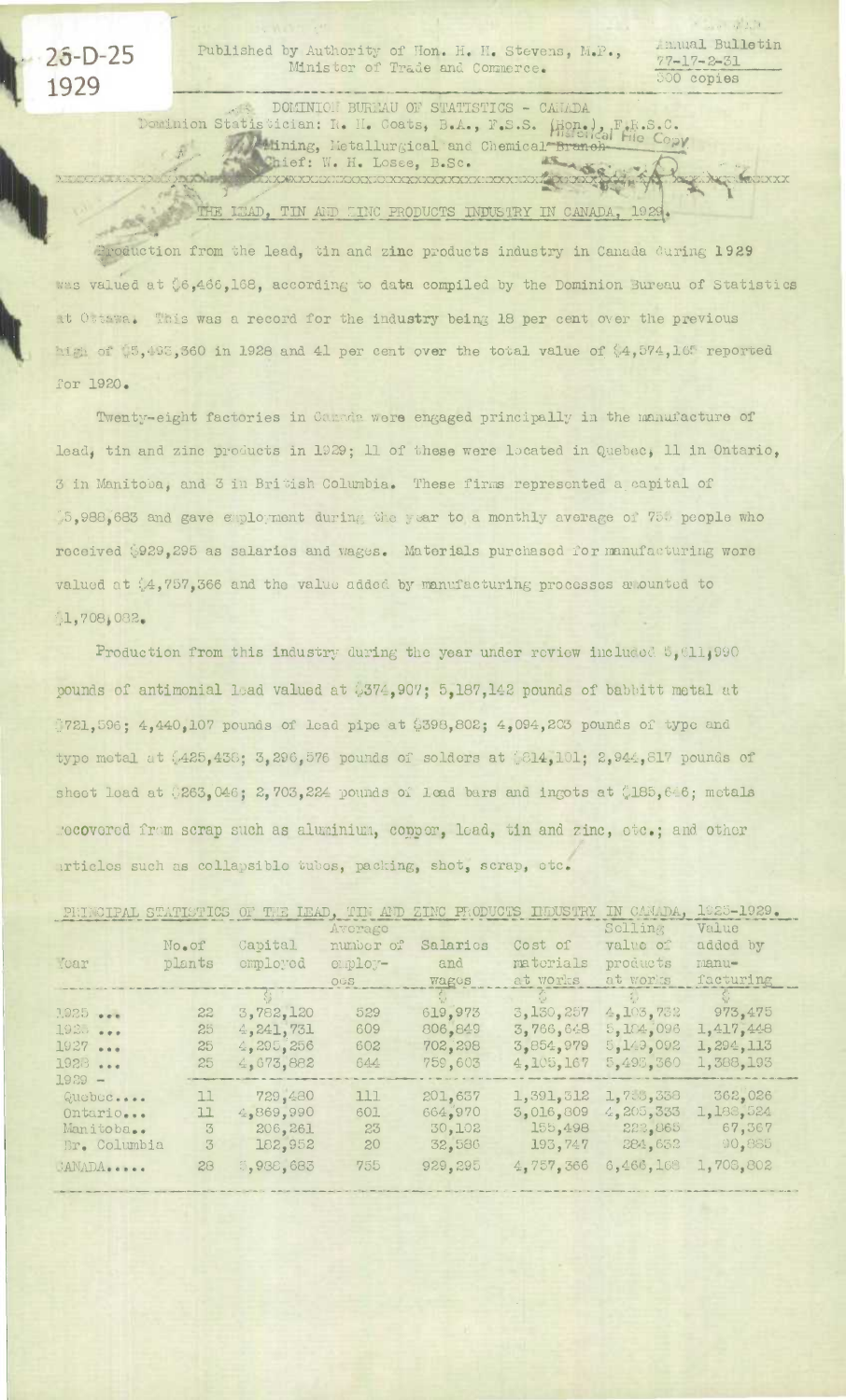| MATERIALS (SED IN THE LE.D. TIM AND THEO PRODUCTS HEUSTAY IN CARDA, 1928 and 1929.                |         |                         |                   |                      |                   |
|---------------------------------------------------------------------------------------------------|---------|-------------------------|-------------------|----------------------|-------------------|
|                                                                                                   |         | 192                     | $\mathbf s$       | 192                  | 9                 |
| Materials used                                                                                    | Unit of |                         | Cost at           |                      | Cost at           |
|                                                                                                   | measure | Quantity                | works             | Quantity             | Works             |
|                                                                                                   |         |                         |                   |                      |                   |
| Antimony regulus -                                                                                |         |                         |                   |                      |                   |
| From England                                                                                      |         | 89,539                  | 11,619            | 91,123               | 9,265             |
| From United States1b.                                                                             |         | 169,000                 | 14,750            | 188,828              | 16,353            |
| From other countries1b.                                                                           |         | 458,400                 | 41,929            | 507,559              | 40,048            |
| Lead, pig -                                                                                       |         |                         |                   |                      |                   |
| From Englandb.                                                                                    |         | 11,943                  | 758               | 24, 247              | 1,584             |
| From United Statesb.                                                                              |         | 278,700                 | 21,954            | 65,171               | 4,004             |
| From Canada                                                                                       |         | 14,499,581              | 875,026           | 16,617,231           | 1,056,009         |
| Lead and tin alloys lb.                                                                           |         | 1,641,756               | 106,372           | 1,522,721            | 75,557            |
|                                                                                                   |         | 393                     | 195               | 285                  | 168               |
| Spelter                                                                                           |         | 488,858                 | 34,961            | 398,931              | 40,036            |
| Tin, pige- D.                                                                                     |         | 2,887,218               | 1,475,620         | 3,245,062            | 1,539,860         |
| Other metal, scrap, etc. -                                                                        |         |                         |                   |                      |                   |
| Alloys of white metalb.                                                                           |         | 1,417,332               | 100,734           | 175,909              | 10,237            |
| Aluminium                                                                                         |         | 365,185                 | 65,229            | 374,900              | 103,264           |
|                                                                                                   |         | 1,292,603               | 113,609           | 1,363,217            | 159,171           |
|                                                                                                   |         | 2,288,652               | 306,268           | 2,454,790            | 385,695           |
|                                                                                                   |         | 133,744                 | 37,638            | 145,967              | 42,700            |
|                                                                                                   |         | 1,774,072               | 137,044           | 2,579,930            | 193,937           |
| ZincD.<br>Unspecified, including scrap lb.                                                        |         | 403,846<br>8,668,215    | 22,805            | 468,929<br>7,062,059 | 22,643            |
| Shipping containers, all kinds -                                                                  |         |                         | 641,200<br>10,320 |                      | 554,598<br>48,404 |
| All other materials                                                                               |         | $- - -$                 | 87,136            |                      | 453,853           |
|                                                                                                   |         | $- - -$                 |                   | $0.0 - 0.0$          |                   |
|                                                                                                   |         | $\frac{1}{2}$           | 4,105,167         | $\cdots$             | 4,757,366         |
|                                                                                                   |         | (a)                     |                   |                      |                   |
| PRODUCTS OF THE LEAD, TIN AND I LNC PRODUCTS INDUSTRY IN CANADA, 1928                             |         |                         |                   | and                  | 1929.             |
|                                                                                                   | Unit of |                         | Selling           |                      | Selling           |
| Products                                                                                          |         | measure Quantity        | value at          | Quantity             | value at          |
|                                                                                                   |         |                         | works             |                      | Works             |
|                                                                                                   |         |                         |                   |                      |                   |
| Babbitt metal                                                                                     |         | 5,370,235               | 1,066,588         | 5,187,142            | 721,596           |
| Castings - Alloys, white metallb.                                                                 |         | $\bullet\bullet\bullet$ | 125,273           | 1,708,267            | 188,165           |
| Aluminiumlb.                                                                                      |         | 88,628                  | 24,756            | 35,391               | 8,399             |
| Brass and bronzeb.                                                                                |         | 2,366,920               | 400,005           | 2,274,524            | 416,144           |
|                                                                                                   |         | 197,412                 | 72,532            | 227,728              | 73,683            |
| Lead - Bars and ingotsb.                                                                          |         | 1,750,870               | 133,193           | 2,703,224            | 185,646           |
| Pipe                                                                                              |         | 4,906,410               | 477,667           | 4,440,107            | 398,802           |
| $Sheet \dots \dots \dots \dots \dots \dots \dots \dots \dots \dots \dots \dots \dots \dots \dots$ |         | 2,367,215               | 192,022           | 2,944,817            | 263,046           |
| Muane and fittings and in                                                                         |         | 763 160                 | 700112            | こつけ メガに              | 101 208           |

(a) Production data as given in this bulletin do not necessarily represent the total output in Canada of the commodities listed. This industry includes only concerns which made such articles as their principal products; there may have been also a small output in plants classified to other industries.

3,097,553

2, 173, 471<br>503, 783<br>78, 016

432,875

 $\cdots$ 

1,595,341

1,215,320

Antimonial lead...............lb.

 $Time.....................lb$ 

 $Zine...............b$ 

Solders................................. 3,361,987

Type and type metal.................1b. 2,475,724

 $TOTAL$ 

Refined metals - Copper..............lb.

All other products (x).................

208, 544

36,825

41,299

30,139

 $284,704$ 

116,679

851,385

253,619

737,452

5,493,560

374,907

400,940

 $51,917$ <br> $40,327$ <br> $24,496$ 

248,766

55,901

814,101

425,438

1,672,686

6,466,168

 $5,611,990$ 

769,539

 $90, 131$ 

360,628

 $1,444,558$ 

3,296,576

 $4,094,203$ 

 $\overline{\phantom{a}}$ 

 $\bullet$   $\bullet$   $\bullet$  .

674,530

2,327,142

(x) Includes collapsible tubes, shot, small articles of aluminium, packing metal, etc.